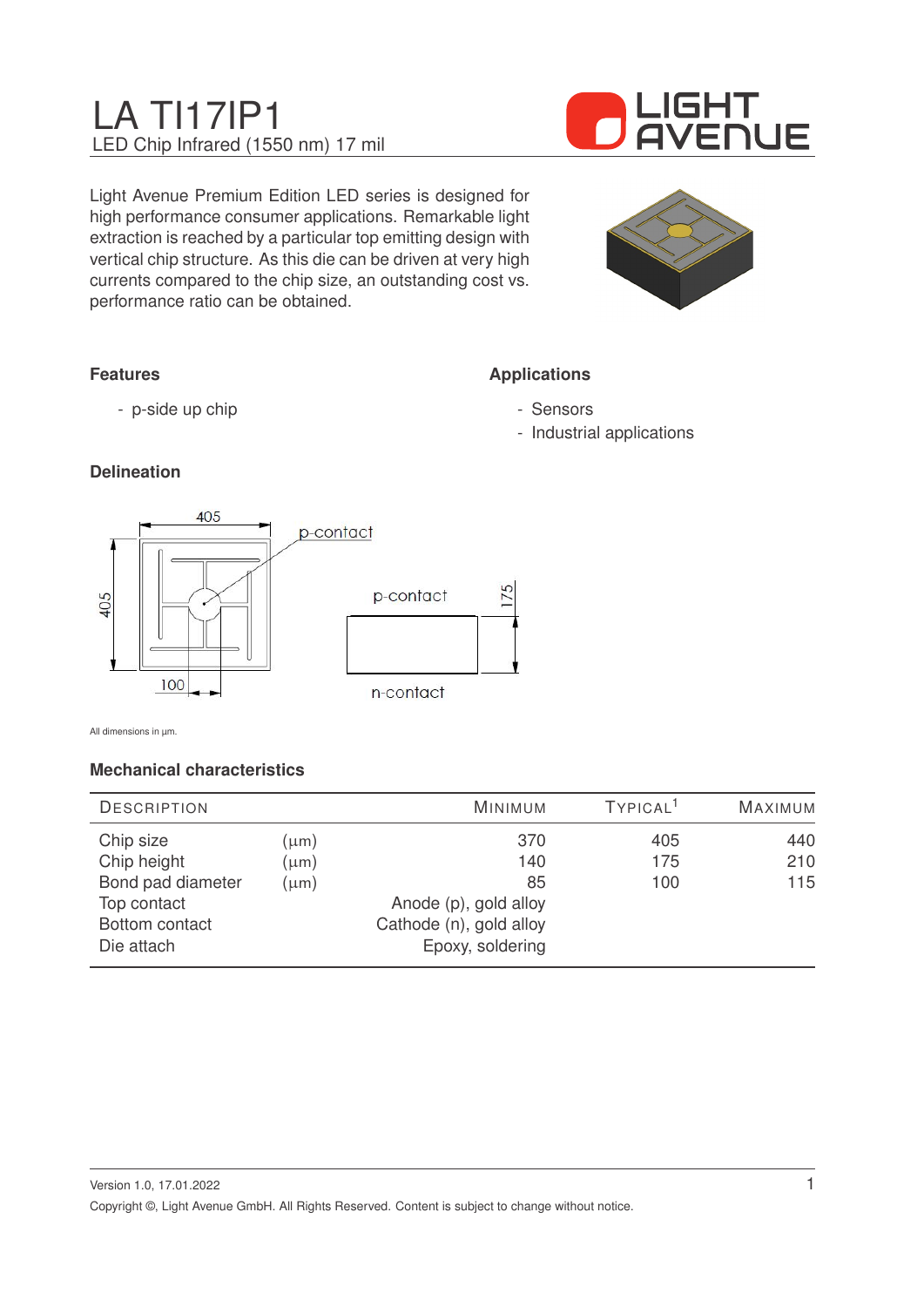

# **Electro-optical characteristics (** $T_A = 25^{\circ}C$ )<sup>2</sup>

| <b>PARAMETER</b>                                                           | <b>SYMBOL</b>                                                | CONDITION                                                                                 | MIN. | TYP <sup>1</sup> | MAX. | Unit           |
|----------------------------------------------------------------------------|--------------------------------------------------------------|-------------------------------------------------------------------------------------------|------|------------------|------|----------------|
| Forward voltage<br>Reverse current<br>Centroid wavelength<br>Radiant power | VF<br>IR.<br>$\lambda_{\mathsf{centroid}}$<br>$\Phi_{\rm e}$ | $I_F = 150 \text{ mA}$<br>$V_R = -1V$<br>$I_F = 150 \text{ mA}$<br>$I_F = 150 \text{ mA}$ | 1500 | 1550             | 1600 | μA<br>nm<br>mW |

# $\mathsf{Maximum}$  ratings  $(\mathsf{T_A} = 25^\circ\mathsf{C})^3$

| PARAMETER                                                                  | <b>SYMBOL</b> | <b>VALUE</b>          | UNIT               |
|----------------------------------------------------------------------------|---------------|-----------------------|--------------------|
| Operating temperature range<br>LED junction temperature<br>Forward current | OD<br>ΙF      | $-4085$<br>115<br>300 | $^{\circ}$ C<br>mA |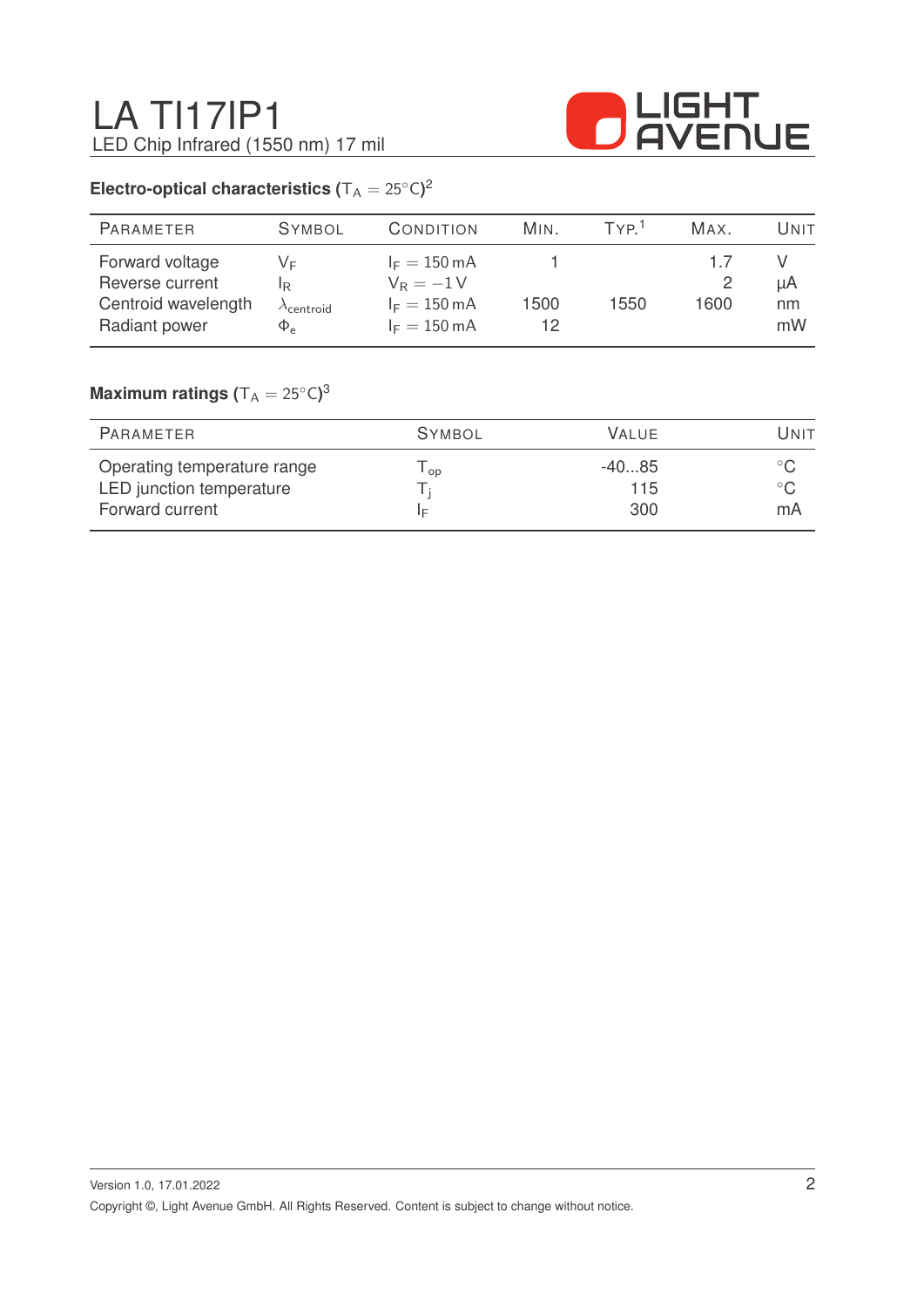# LA TI17IP1 LED Chip Infrared (1550 nm) 17 mil



#### **Handling and storage conditions**

Storage time for wafers in sealed condition is not limited by the die itself, but may be limited by the adhesion of the blue foil (storage ambient conditions:  $T_a = 15...30^\circ$ C; relative humidity: < 60%, vertical storage). Customer has to make sure that there is no glue from the adhesive foil on the backside either by a die shear test or by visual inspection of the backside before production. The hermetically sealed shipment lot shall be opened under temperature and moisture controlled cleanroom environment only. Customers have to follow the according rules for desposition as the material can be hazardous for humans and the environment. Chips are placed on a blue foil, which may contain the following substance in a concentration of circ.18% wt: Bis (2 ethyl(hexyl)phthalate) (DEHP) [CAS #: 117-81-7; EC # 204-211-0]. Dice have to be handled ESD sensitive.

#### **Packing**

Chips are placed on a blue foil inside a 6 inch ring or alternatively on a blue foil (mylar). For shipment the wafers of a shipment lot are arranged to stacks. Please use the recycling operators familiar to you. If required you can ask for our help. Please get in touch with your nearest sales office. By agreement we will take packing material back, if sorted. Transport costs of any kind must be paid by customers. For packing material that is returned to us unsorted or which we are not obliged to accept, any costs incurred will be invoiced to you.

#### **Design objectives**

The chip design was developed and released based on the producer's standard assembly procedures and packaging. Bond strength properties are in accordance to MIL-STD-750D, method 2037. Whether the chip fits to the customer's products with its according die and wire bond procedures and packaging must be evaluated by the customer himself. If workability problems arise after this release a mutually conducted problem solving procedure has to be set up, if the chips are suspected of contributing to the problems.The chips are produced with best effort, but on chip level a subset of the chip characteristics can be determined only. Performance of the chip in the customer's products can only be determined by the customer himself.

#### **Returns and complaints**

For complaints and returns of material a RMA-number is necessary. Samples for analysis purposes can be send to us without credit.

#### **Shipping conditions**

If not otherwise arranged, the "General Terms of Business of Light Avenue GmbH" apply for any shipment. If this document is not familiar to you, please request it at our nearest sales office.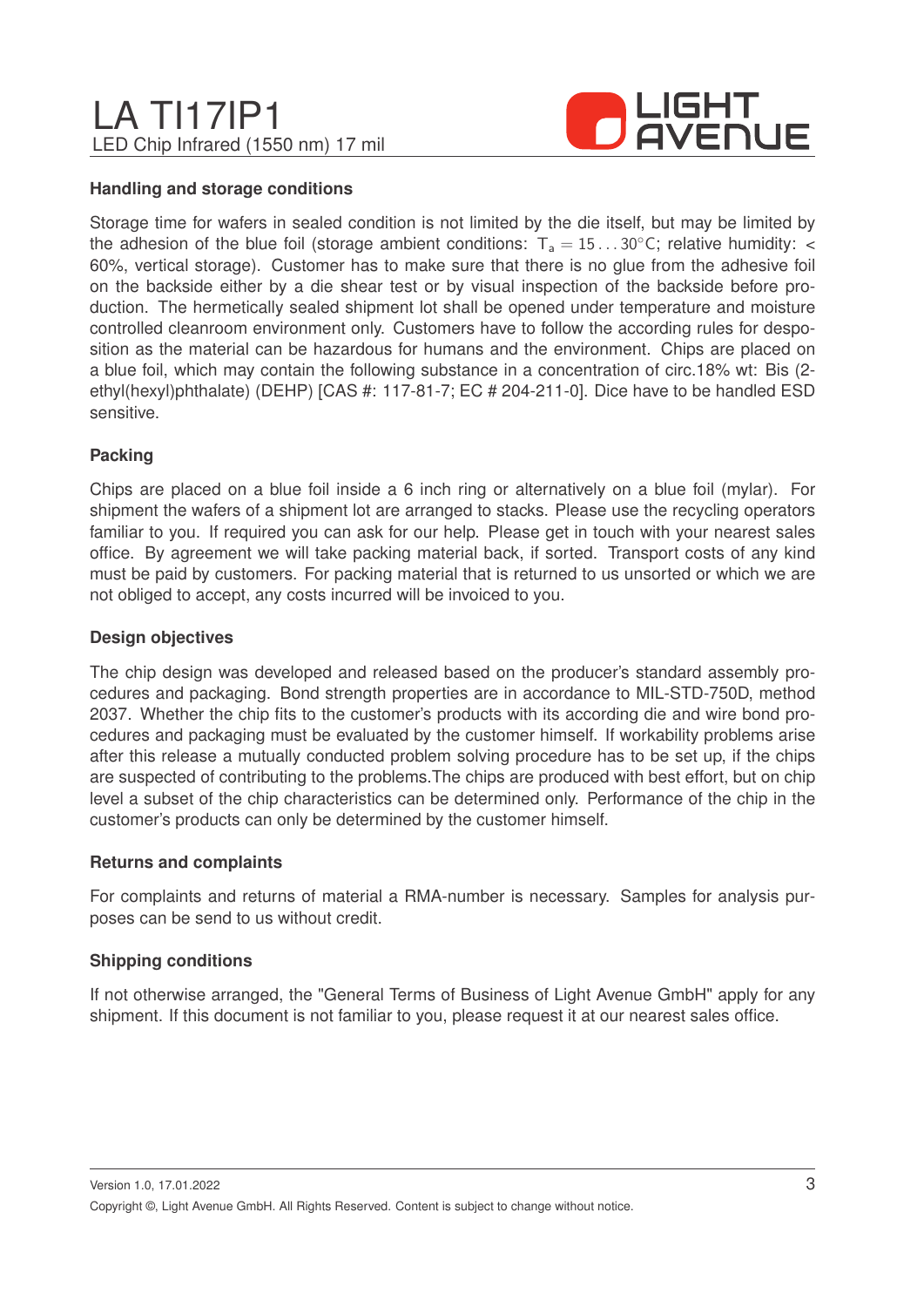

#### **Disclaimer Attention please!**

- **Components used in life-support devices or systems must be expressly authorized for such purpose!**

Critical components<sup>4</sup> may only be used in life-support devices<sup>5</sup> or systems with the express written approval by us.

- All products, product specifications and data to improve reliability, function, design or otherwise are subject to change without notice .
- Light Avenue, its affiliates, agents, and employees, and all persons acting on its or their behalf, disclaim any and all liability for any errors, inaccuracies or incompleteness contained in any datasheet or in any other disclosure relating to any product. Light Avenue makes no warranty, representation or guarantee regarding the suitability of the products for any particular purpose or the continuing production of any product. To the maximum extent permitted by applicable law, Light Avenue disclaims (i) any and all liability arising out of the application or use of any product, (ii) any and all liability, including without limitation special, consequential or incidental damages, and (iii) any and all implied warranties, including warranties of fitness for particular purpose, non-infringement and merchantability. Statements regarding the suitability of products for certain types of applications are based on Light Avenue's knowledge of typical requirements that are often placed on Light Avenue's products in generic applications. Such statements are not binding statements about the suitability of products for a particular application. It is the customer's responsibility to validate that a particular product with the properties described in the product specification is suitable for use in a particular application. Parameters provided in datasheets and/or specifications may vary in different applications and performance may vary over time. All operating parameters, including typical parameters, must be validated for each customer application by the customer's technical experts. Product specifications do not expand or otherwise modify Light Avenue's terms and conditions of business, including but not limited to the warranty expressed therein. Except as expressly indicated in writing, Light Avenue's products are not designed for use in medical, life-saving, or life-sustaining applications or for any other application in which the failure of the Light Avenue product could result in personal injury or death. Customers using or selling Light Avenue products not expressly indicated for use in such applications do so at their own risk. Please contact authorized Light Avenue personnel to obtain written terms and conditions regarding products designed for such applications. No license, express or implied, by estoppel or otherwise, to any intellectual property rights is granted by this document or by any conduct of Light Avenue. Product names and markings noted herein may be trademarks of their respective owners.
- The information describes the type of component and shall not be considered as assured characteristics. Due to technical requirements components may contain dangerous substances. For information on the types in question please contact our Sales Organization.
- Lead free product RoHS compliant.
- The quality level of the final visual inspection shall comply to an AQL of 1.0 (according to MIL-STD-105E, level II), if the customer performes an incoming visual inspection of a shipment.